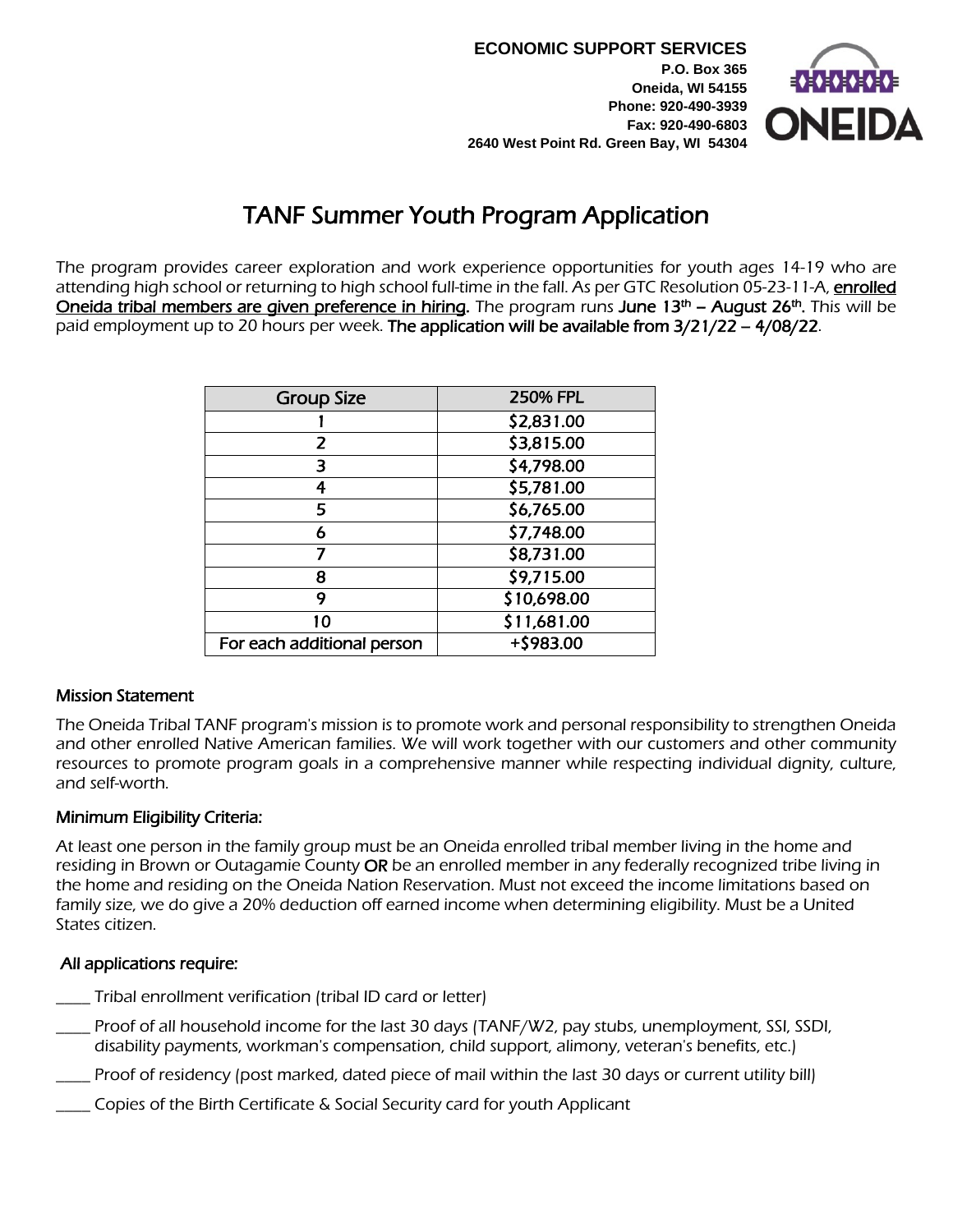The deadline to apply is Friday April 8<sup>th</sup>2022. Any applications received after the deadline will be placed on a waiting list. The staff will contact the youth in the order that the applications were received. Once the work slots are filled, the remaining youth will be placed on a waiting list in the order his/her application was received. Youth that are on the waiting list will be contacted if a position becomes available.

Applications can be returned to the agency or emailed to **Economic** Support@oneidanation.org. Any questions please contact the front desk at 920-490-3939.

| <b>YOUTH APPLICANT INFORMATION</b>                                                                                                                          |                                                                  |                                                            |                                                                      |  |  |
|-------------------------------------------------------------------------------------------------------------------------------------------------------------|------------------------------------------------------------------|------------------------------------------------------------|----------------------------------------------------------------------|--|--|
| Last Name                                                                                                                                                   | First                                                            | M.I.                                                       | Date of Birth                                                        |  |  |
| <b>Physical Address</b>                                                                                                                                     |                                                                  | Apartment/Unit #                                           |                                                                      |  |  |
| City                                                                                                                                                        | State                                                            | Zip                                                        | County                                                               |  |  |
| Social Security Number                                                                                                                                      |                                                                  |                                                            |                                                                      |  |  |
| Ethnicity                                                                                                                                                   | <b>Marital Status</b><br>Male $\Box$<br>Female $\Box$<br>Widowed |                                                            | $\Box$ Single $\Box$ Married $\Box$ Separated $\Box$ Divorced $\Box$ |  |  |
| Are you a citizen of the United States? $\Box$ Yes $\Box$ No If no, are you authorized to work in the U.S. $\Box$ Yes $\Box$ No                             |                                                                  |                                                            |                                                                      |  |  |
| $\Box$ 8 <sup>th</sup> $\Box$ 9 <sup>th</sup> $\Box$ 10 <sup>th</sup> $\Box$ 11 <sup>th</sup> $\Box$ 12 <sup>th</sup><br><b>Educational Level Completed</b> |                                                                  | Are you currently enrolled in school? $\Box$ Yes $\Box$ No |                                                                      |  |  |
| What school will you attend for the 2022/23 school year?                                                                                                    |                                                                  | <b>Email Address</b>                                       |                                                                      |  |  |

| PARENT/GUARDIAN #1 INFORMATION                                               |                               |       |     |  |
|------------------------------------------------------------------------------|-------------------------------|-------|-----|--|
| Parent/Guardian Name                                                         | <b>Social Security Number</b> |       |     |  |
| Telephone #                                                                  | County                        |       |     |  |
| <b>Address</b>                                                               | City                          | State | Zip |  |
| Place of Employment                                                          | Work #                        |       |     |  |
| <b>Tribal Enrollment</b>                                                     | Tribal Enrollment #           |       |     |  |
| □ Single □ Married □ Separated □ Divorced □ Widowed<br>Marital Status        | <b>Email Address</b>          |       |     |  |
| PARENT/GUARDIAN #2 INFORMATION                                               |                               |       |     |  |
| Parent/Guardian Name                                                         | Social Security Number        |       |     |  |
| Telephone #                                                                  | County                        |       |     |  |
| <b>Address</b>                                                               | City                          | State | Zip |  |
| Place of Employment                                                          | Work #                        |       |     |  |
| <b>Tribal Enrollment</b>                                                     | Tribal Enrollment #           |       |     |  |
| □ Single □ Married □ Separated □ Divorced □ Widowed<br><b>Marital Status</b> | <b>Email Address</b>          |       |     |  |

| HOUSEHOLD MEMBERS (If more room is needed, attach a separate piece of paper) |               |                           |  |
|------------------------------------------------------------------------------|---------------|---------------------------|--|
| Full Name                                                                    | Date of Birth | Relationship to Applicant |  |
|                                                                              |               |                           |  |